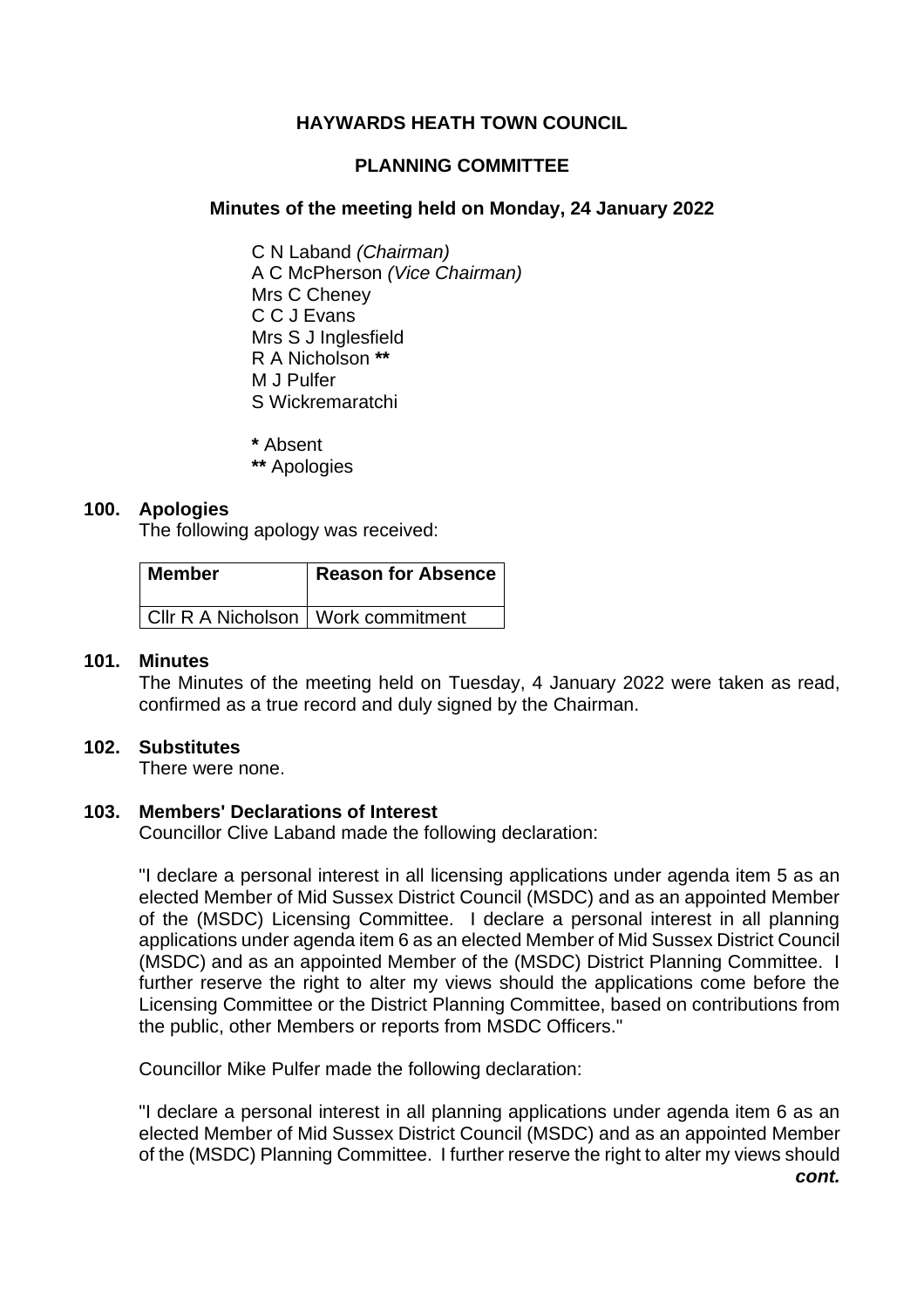# **103. Members' Declarations of Interest (cont.)**

the applications come before the Planning Committee, based on contributions from the public, other Members or reports from MSDC Officers."

# **104. Planning Appeals**

Members noted that the following appeal had been **lodged** in respect of MSDC's decision to refuse planning permission:

| Date Lodged &          | <b>Site</b>           | <b>Description</b>           |
|------------------------|-----------------------|------------------------------|
| <b>References</b>      |                       |                              |
| 04/01/2022             | 5 Frankton Avenue     | Retrospective permission for |
| AP/22/0001             | <b>HAYWARDS HEATH</b> | an approx. 2 metre fence     |
| APP/D3830/D/21/3288956 | <b>RH16 3QX</b>       | along the perimeter of the   |
|                        |                       | property.                    |
| (DM/21/1775 refers)    |                       |                              |

They also noted the following appeal **decision**, the appeal having been lodged as a result of MSDC's decision to refuse permission:

| Date Decided &                                                            | <b>Site</b>                                                                  | <b>Description</b>                                                                                                                                                                                                                                                                                                                                                                                                                                                                                                                                                                                                                                             | <b>Decision</b> |
|---------------------------------------------------------------------------|------------------------------------------------------------------------------|----------------------------------------------------------------------------------------------------------------------------------------------------------------------------------------------------------------------------------------------------------------------------------------------------------------------------------------------------------------------------------------------------------------------------------------------------------------------------------------------------------------------------------------------------------------------------------------------------------------------------------------------------------------|-----------------|
| <b>References</b>                                                         |                                                                              |                                                                                                                                                                                                                                                                                                                                                                                                                                                                                                                                                                                                                                                                |                 |
| 13/01/2022<br>AP/21/0034<br>APP/D3830/W/21/3269094<br>(DM/20/1470 refers) | Workshop & Garages<br>North Road<br><b>HAYWARDS HEATH</b><br><b>RH16 3NJ</b> | Demolition of existing<br>buildings and<br>cessation of existing<br>commercial uses<br>B1/B8 use) and<br>redevelopment of site<br>to provide 6 new<br>dwellings (C3 use),<br>comprising 5 x<br>terraced units and 1 x<br>detached unit,<br>together with<br>associated car parking<br>and landscaping.<br><b>Existing accesses</b><br>from Eastern Road<br>and North Road to be<br>retained. (Amended<br>drawings received on<br>13.08.2020 to include<br>angled window to bed<br>1 of plot 6, full hipped<br>roofs to plots A and E<br>and section to show<br>the south-west<br>elevation of plot 6.)<br>Additional information<br>received on<br>29.09.2020. | Allowed         |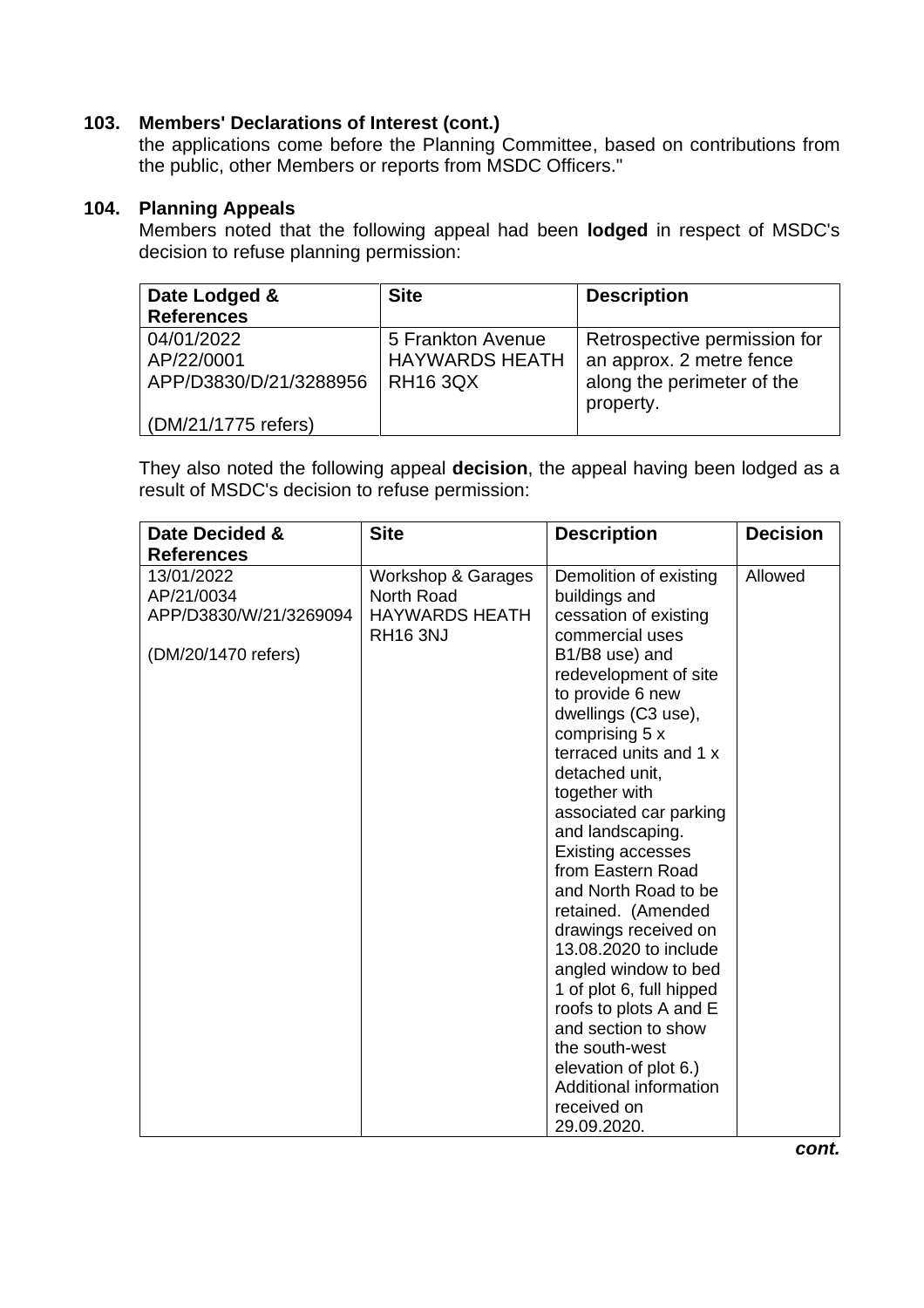# **104. Planning Appeals (cont.)**

Regarding the Appeal Decision Notice, Councillor Laband informed the Committee that it was ambiguous as to whether or not the Inspector intended the appellant to make a contribution of £5,310 towards the proposed country park, allotments and cemetery on land off Hurstwood Lane *(paragraphs 34. and 35. of the Appeal Decision Notice refer – see below)*. He had asked the Town Clerk to challenge this and to report back to Members on the outcome.

# *Extract from Inspector's Appeal Decision dated 13 January 2022:*

*'34. The UU (Unilateral Undertaking) requires the payment of £5,310 towards a proposed country park and/or proposed allotments and cemetery at Hurstwood Lane. Clarification has been provided to explain there is a shortfall in allotments and the cemetery in Western Road is almost full. There is an aging population and the increase in population resulting from the proposal would increase demands for both facilities. I have been referred to parts of the HHNP (Haywards Heath Neighbourhood Plan) and the Council's Development Infrastructure and Contributions Supplementary Planning Document (2018) which states the need for these facilities, refers to allocated land off Hurstwood Lane for those facilities, and explain how this financial contribution was calculated based on the expected occupancy of the proposal. However, no information has been provided in respect of a proposed country park. Based on the information provided, I cannot confirm the contribution in respect of a proposed country park meets the statutory tests.*

*35. With the exception of the financial contributions towards a proposed country park at Hurstwood Lane, I am satisfied that the financial contributions set out in the UU would be essential to make the proposal acceptable in planning terms, are directly relevant to the proposal, and are fairly and reasonably related in scale and kind to the proposal. The proposal would therefore accord with Policy DP20 of the MSDP (Mid Sussex District Plan), which requires developers to contribute towards the infrastructure and mitigation measures made necessary by their development proposals through the use of planning obligations, amongst other things.'*

# **105. Licensing Applications**

Members noted that the following premises licence application had been **lodged** with MSDC:

| <b>Application No.</b><br>& Applicant | <b>Application</b><br>Гуре | <b>Premises Address</b>                                        | <b>Nature of Application/</b><br><b>Variation</b> |
|---------------------------------------|----------------------------|----------------------------------------------------------------|---------------------------------------------------|
| LI/21/1611                            | <b>Premises</b>            | Not Another Barber<br>Shop                                     | <b>New Premises Licence</b>                       |
| Barber & Barber<br>Ltd                |                            | 63 Perrymount Road<br><b>HAYWARDS HEATH</b><br><b>RH16 3BN</b> |                                                   |

# **106. Comments and Observations on Planning Applications**

Members made comments and observations on 19 planning applications as per Appendix 1 attached.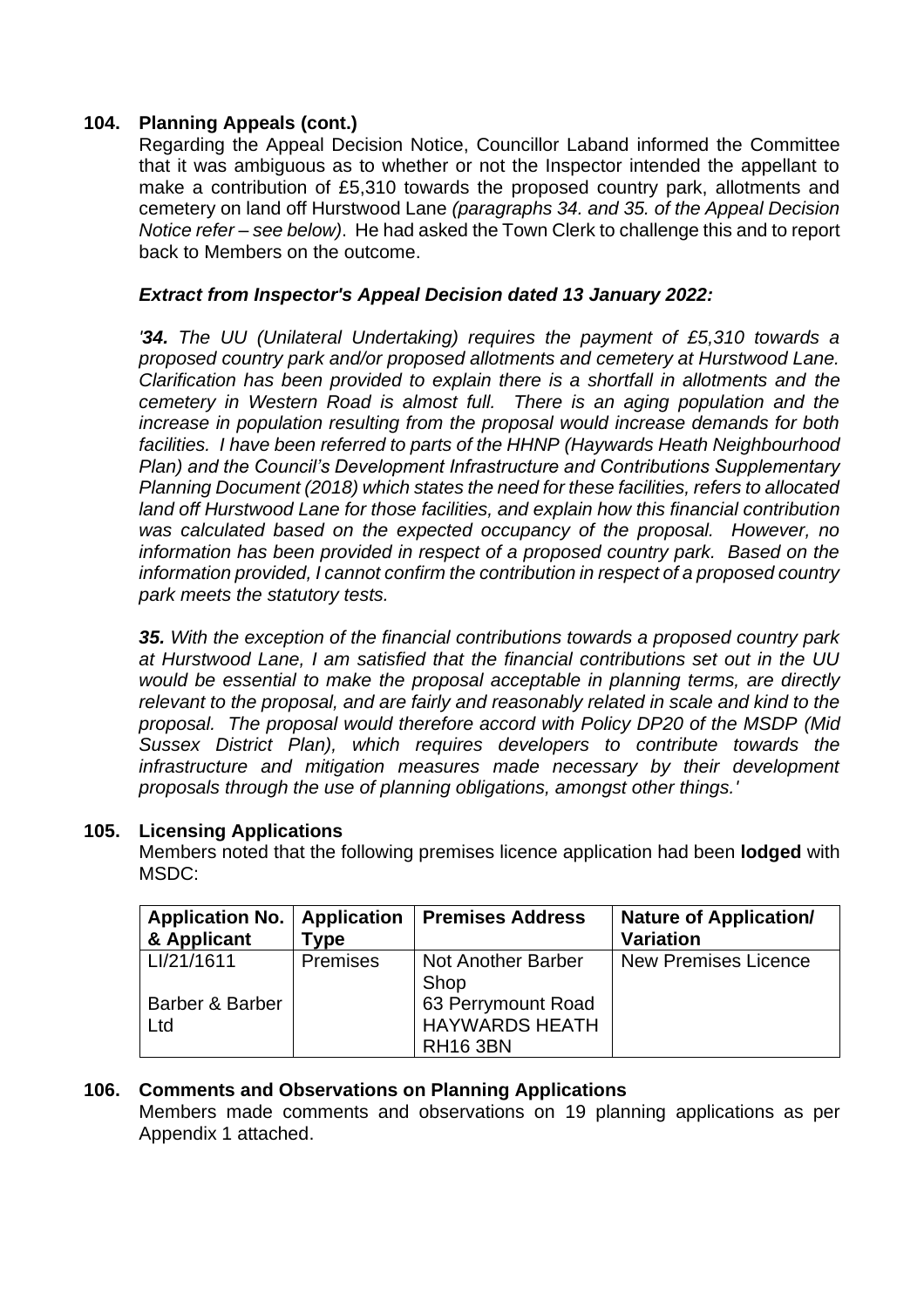# **107. Items Agreed as Urgent by the Chairman** There were none.

The meeting closed at 7:53pm.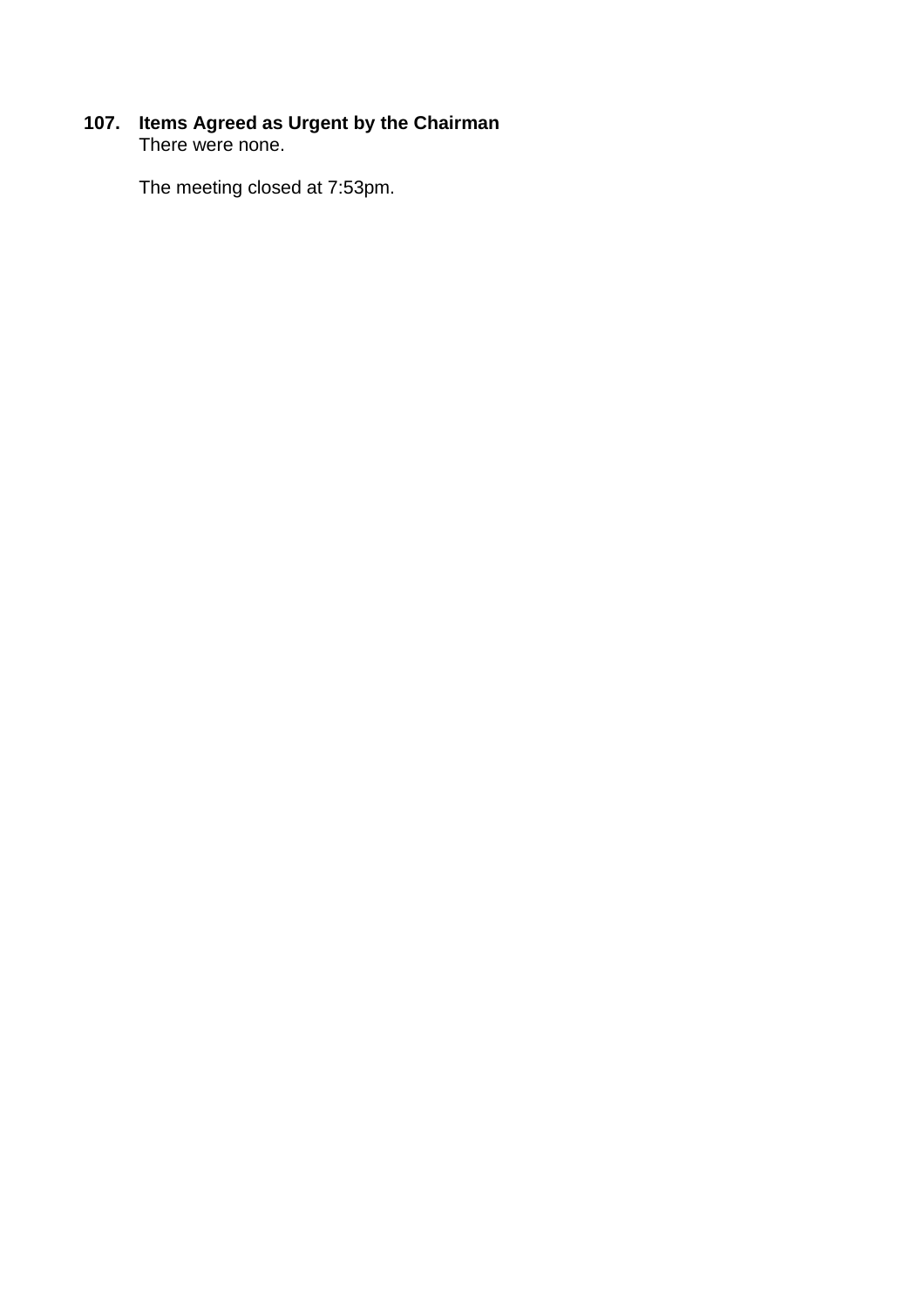# **APPENDIX 1**

# **Week 1**

# **DM/21/3489 – Rosebank, 11 Gander Hill Heath**

Single storey rear extension with internal alterations and landscaping. (Revised existing elevations received 14.12.2021.) (Revised proposed elevations received 17.12.2021.)

The Town Council notes the submission of revised plans regarding the existing and proposed elevations (received by Mid Sussex District Council on 14/12/2021 and 17/12/2021 respectively) and has no comment to make.

# **DM/21/4312 – 65 Penland Road Heath**

Two-storey front extension, single storey rear extension and part garage conversion together with associated internal and external alterations.

No comment.

# **DM/21/4331 – 138 Barnmead Heath**

Ground floor and first floor extensions. Internal alterations to include conversion of existing integrated garage. Demolish existing lean-to.

No comment.

# **DM/21/4342 – 31 Sheppeys Ashenground**

Single storey side and front extension with pitched roof, including a new window, glazed doors and rooflights to the rear ground floor walls.

No comment.

# **DM/21/4374 – The Vicarage, Franklands Village <b>Franklands Franklands**

 $T1 - Apple - fell.$ 

The Town Council defers this decision to Mid Sussex District Council's Tree Officer.

# **Week 2**

# **DM/21/4034 – 46 Lucastes Avenue Lucastes**

Two-storey rear extension and alterations to single storey extension roof (resubmission of DM/21/2352).

No comment.

# **DM/21/4295 – 2 Lucastes Lane Lucastes**

Demolition of the existing dwelling and outbuilding, and erection of new dwelling and annexe in its place.

No comment.

# **DM/21/4366 – 38 Western Road Bentswood**

Single storey extension to the rear and first floor extension to the side of the property and extension to drop kerb from road.

No comment.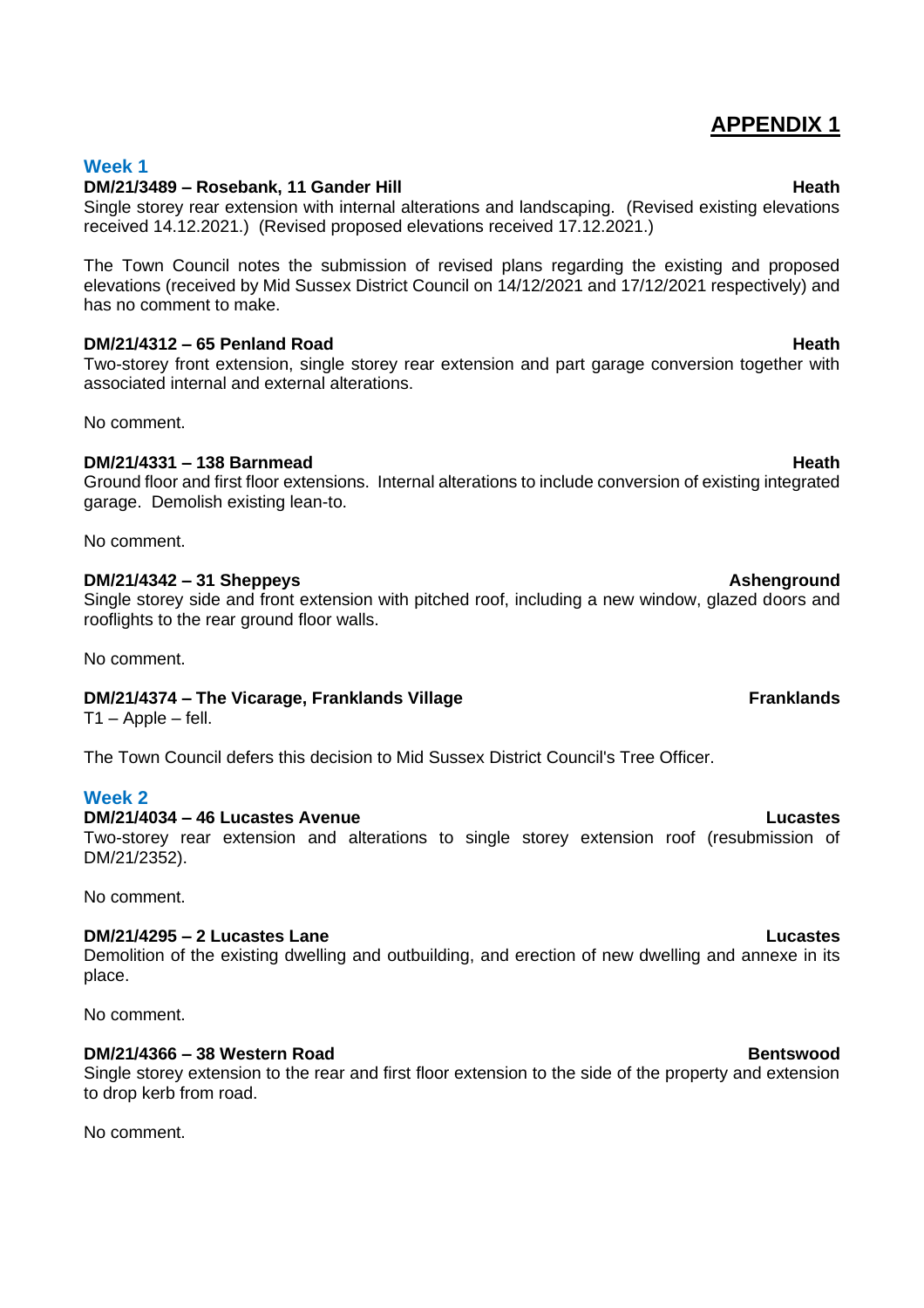### **DM/21/4369 – Mulberry Cottage, Colwell Road Franklands**

Single storey rear extension.

No comment.

### **DM/22/0007 – Land at Oakwood Court, Amberley Close Lucastes**

Full planning permission for 6 new parking spaces at Oakwood Flats, Amberley Close, Haywards Heath, RH16 4BG.

The Town Council is disappointed to see this application come through because the applicant had ample opportunity to submit this proposal in the original application for the site – DM/20/1503 – which was approved despite the Town Council's objections.

The Town Council is concerned that the proposal constitutes overdevelopment of the site and would potentially reduce biodiversity on the site. However, if approved, it is requested that a permeable Grasscrete-type surface be laid in order to maintain natural drainage.

### **DM/22/0014 – 88 Sandy Vale Ashenground**

Removal of existing attached garage and single storey side extension, proposed 2 storey side extension with attached front porch and full width single storey rear extension and associated interior alterations.

No comment.

### **DM/22/0040 – Southside, 16 Paddockhall Road Lucastes**

Norway Maple (T1, T2, T3 and T4) – reduce by 2.0m to previous pruning points. Cherry Tree (T5) – reduce by 2.0m.

The Town Council defers this decision to Mid Sussex District Council's Tree Officer.

# **DM/22/0043 – 12 Church Avenue Heath**

Demolition of existing side and rear single storey extension. Construction of rear two-storey extensions, as well as rear/side single storey extension and internal alterations.

No comment.

### **DM/22/0049 – 45 Cattswood Lane Lucastes**

Side extension, floor plan redesign and associated works.

As this is an application for a Lawful Development Certificate and is therefore a legal matter, the Town Council defers the decision to Mid Sussex District Council.

### **Week 3**

### **DM/21/4148 – 47 Lucastes Avenue Lucastes**

Demolition of existing garage, new two-storey side extension in line with application previously granted DM/20/0781.

No comment.

# **DM/22/0066 – 21 Wickham Way Heath**

Single storey rear extension.

No comment.